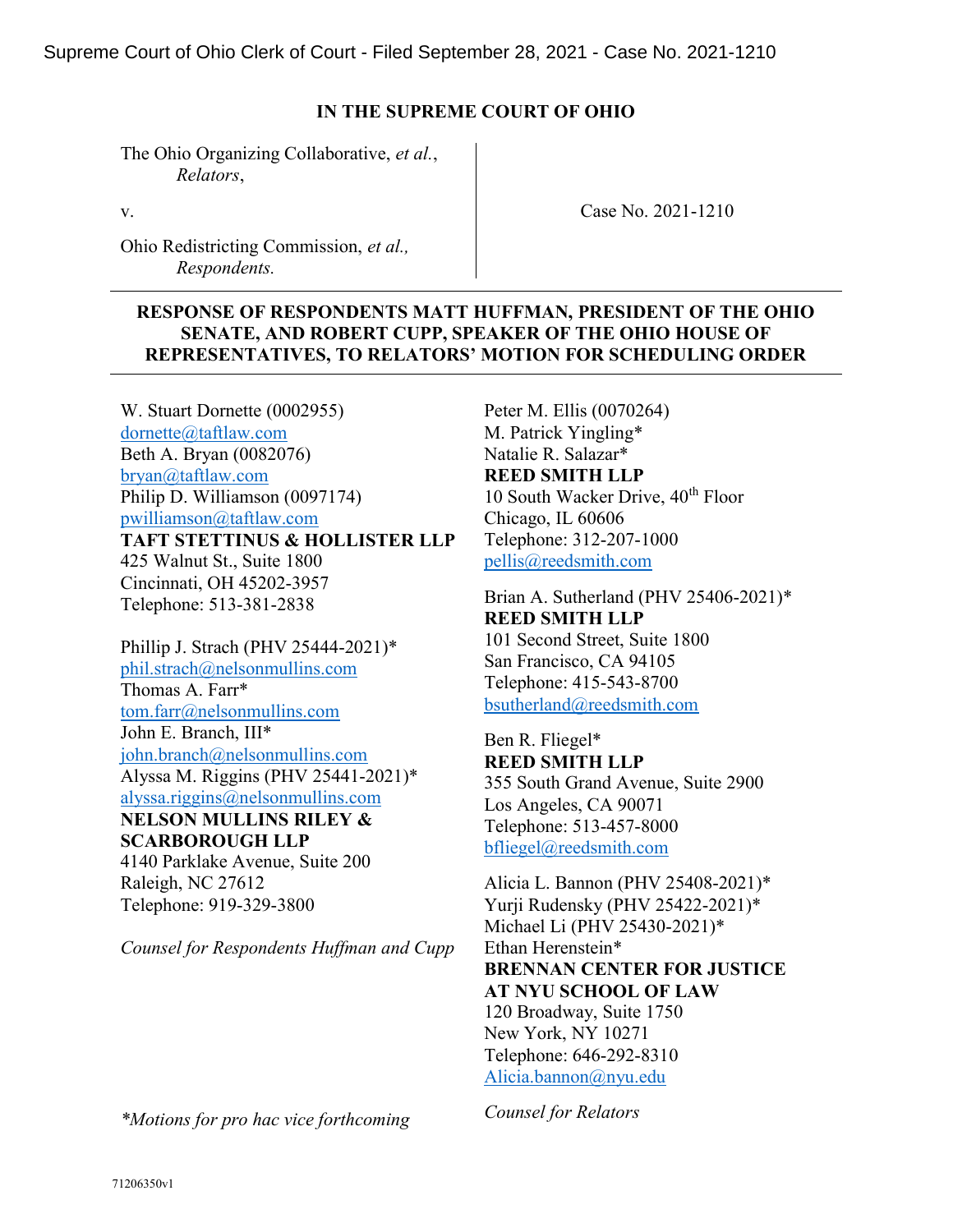Respondents Huffman and Cupp received Relators' Motion for Scheduling Order on September 27, 2021. As Relators' Motion for Scheduling Order contains identical dates to those requested by the relators in the matter of Ohio League of Women Voters, et al., v. Ohio Redistricting Commission, et al., Case No. 2021-1193 currently pending before this Court, and as Respondents Huffman and Cupp have already responded to that Motion for Scheduling Order, Respondents Huffman and Cupp incorporate by reference that response, as if it were set forth fully here.

Respondents Huffman and Cupp respectfully request that the court modify the Relators proposed schedule as outlined in their response in Ohio League of Women Voters, et al., v. Ohio Redistricting Commission, et al., Case No. 2021-1193.

Respectfully submitted this 28<sup>th</sup> day of September, 2021.

/s/ william stuart dornette W. Stuart Dornette (0002955) dornette@taftlaw.com Beth A. Bryan (0082076) bryan@taftlaw.com Philip D. Williamson (0097174) pwilliamson@taftlaw.com TAFT STETTINUS & HOLLISTER LLP 425 Walnut St., Suite 1800 Cincinnati, OH 45202-3957 Telephone: 513-381-2838

Phillip J. Strach(PHV 25444-2021)\* phil.strach@nelsonmullins.com Thomas A. Farr\* tom.farr@nelsonmullins.com John E. Branch, III\* john.branch@nelsonmullins.com Alyssa M. Riggins (PHV 25441-2021)\* alyssa.riggins@nelsonmullins.com